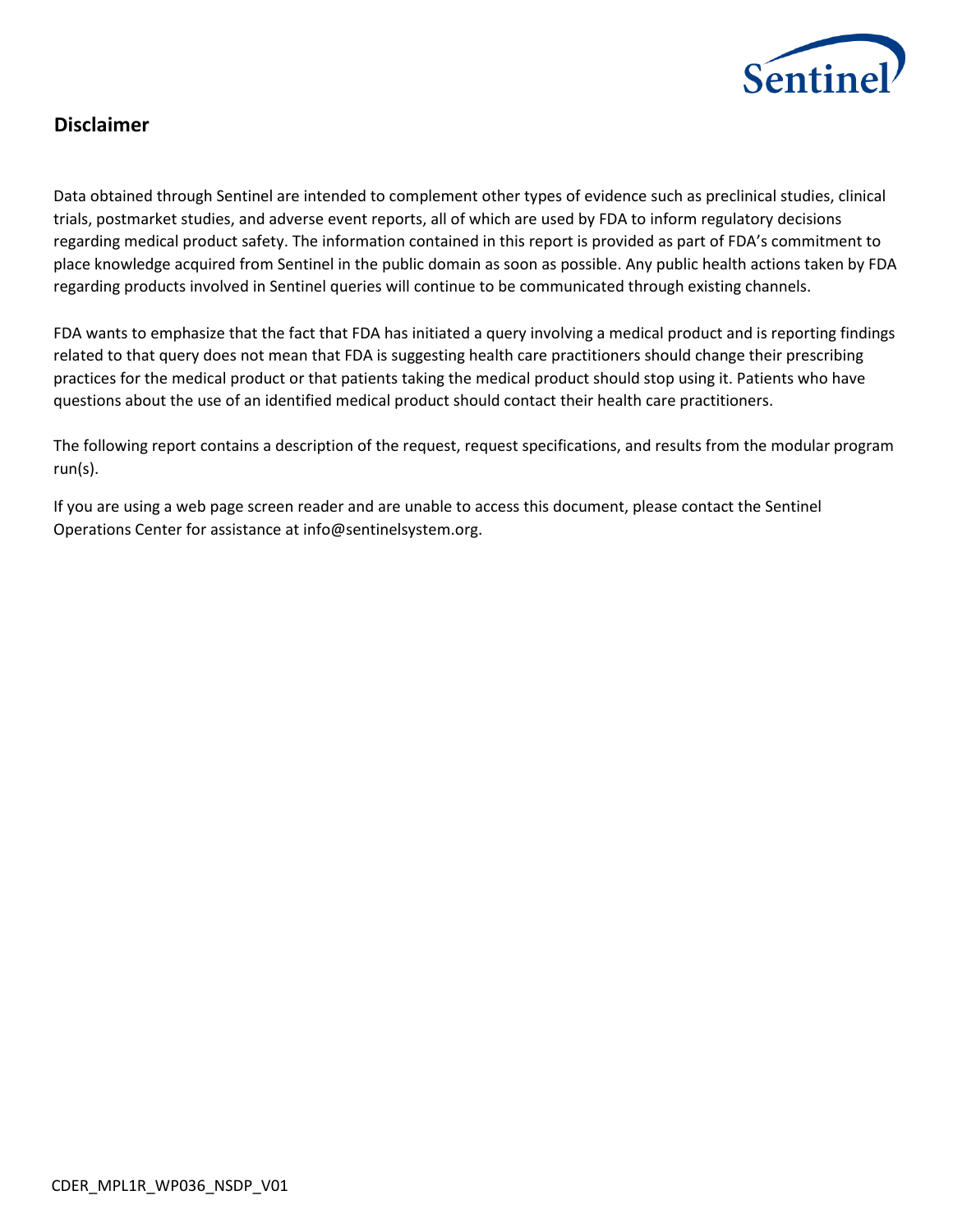

#### **Overview for Request cder\_mpl1r\_wp036\_nsdp\_v01**

**Request ID:** cder\_mpl1r\_wp036\_nsdp\_v01

**Query Description:** This report contains baseline characteristics of members receiving four tyrosine kinase inhibitors (TKIs) in the Sentinel Distributed Database (SDD).

**Sentinel Modular Program Tool Used:** Cohort Identification and Descriptive Analysis (CIDA) tool, version 3.0.2

**Data Source:** The query was run against the Sentinel Distributed Database (SDD) for the time period from January 1, 2006 - September 30, 2015. This request was distributed to 16 Data Partners on August 23, 2016. See Appendix A for a list of the latest dates of available data for each Data Partner.

**Study Design:** This request was designed to calculate baseline characteristics of patients receiving TKIs. The number of qualifying patients with the exposure of interest were calculated overall and stratified by age group, sex, comorbidity, and health service utilization intensity.

**Exposure of Interest:** The exposures of interest were TKIs, axitinib, pazopanib, sorafenib, and sunitinib, which were defined using National Drug Codes (NDCs). Please see Appendix B for generic and brand names used to define exposures in this request.

**Cohort Eligibility Criteria:** Those included in the cohort were required to be continuously enrolled in plans with both medical and drug coverage for at least 6 months (183 days) prior to their dispensing, during which gaps in coverage of up to 45 days were allowed. The following age groups were included in the cohort: 18-44, 45-54, 55-64, 65-74 and 75+ years.

**Baseline Covariates:** The following covariates were assessed during the baseline period: age, sex, comorbidity score, and health service utilization. Occurrence of covariates was evaluated in the 6 months (183 days) prior to the date of TKI use. The following covariates were assessed during the baseline period: age, sex, comorbidity score, and health service utilization, as well as the following conditions: (1) gastrointestinal cancer (2) pancreatic cancer (3) hepatocellular cancer (4) thyroid cancer (5) soft tissue cancer (6) any of cancers 1-5 (7) renal cell carcinoma (RCC) (8) any of cancers 1-5 and No RCC (9) RCC and None of cancers 1-5 (10) No RCC (11) No cancers 1-5. Please see Appendix C for a list of diagnosis and procedure codes used to define covariates in this request.

**Limitations:** Algorithms to define exposures are imperfect and, therefore, may be misclassified.

#### **Please see the** *Appendix D* **for the specifications of parameters used in the analyses for this request.**

**Notes:** Please contact the Sentinel Operations Center Query Fulfillment Team (qf@sentinelsystem.org) for questions and to provide comments/suggestions for future enhancements to this document.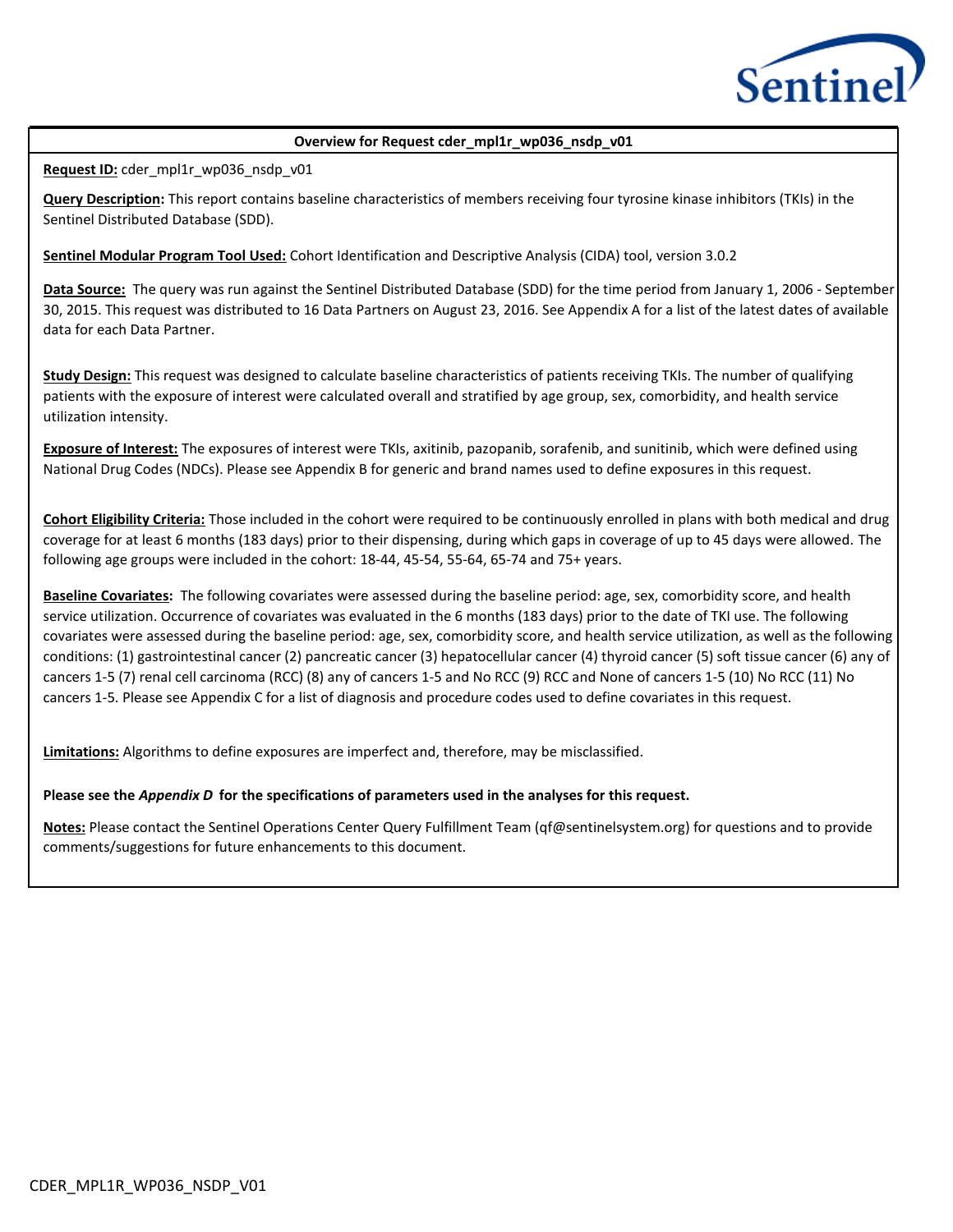

| <b>Table of Contents</b> |                                                                                                                                                    |  |  |  |  |  |  |  |  |  |
|--------------------------|----------------------------------------------------------------------------------------------------------------------------------------------------|--|--|--|--|--|--|--|--|--|
| Glossary                 | List of Terms Found in this Report and their Definitions                                                                                           |  |  |  |  |  |  |  |  |  |
| Table 1                  | Baseline Characteristics of Cohort of Patients Receiving Tyrosine Kinase Inhibitors from January 1, 2006 to September<br>30, 2015, 183 Day Washout |  |  |  |  |  |  |  |  |  |
| Table 2                  | Baseline Characteristics of Cohort of Patients Receiving Tyrosine Kinase Inhibitors from January 1, 2006 to September<br>30, 2015, 365 Day Washout |  |  |  |  |  |  |  |  |  |
| <b>Appendix A</b>        | Latest Date of Available Data for Each Data Partner up to Request End Date (September 30, 2015)                                                    |  |  |  |  |  |  |  |  |  |
| <b>Appendix B</b>        | Generic and Brand Names used to Define Exposures in this Request                                                                                   |  |  |  |  |  |  |  |  |  |
| <b>Appendix C</b>        | List of Codes used to Define Covariates in this Request                                                                                            |  |  |  |  |  |  |  |  |  |
| <b>Appendix D</b>        | Modular Program Specifications for cder mpl1r wp036 nsdp v01                                                                                       |  |  |  |  |  |  |  |  |  |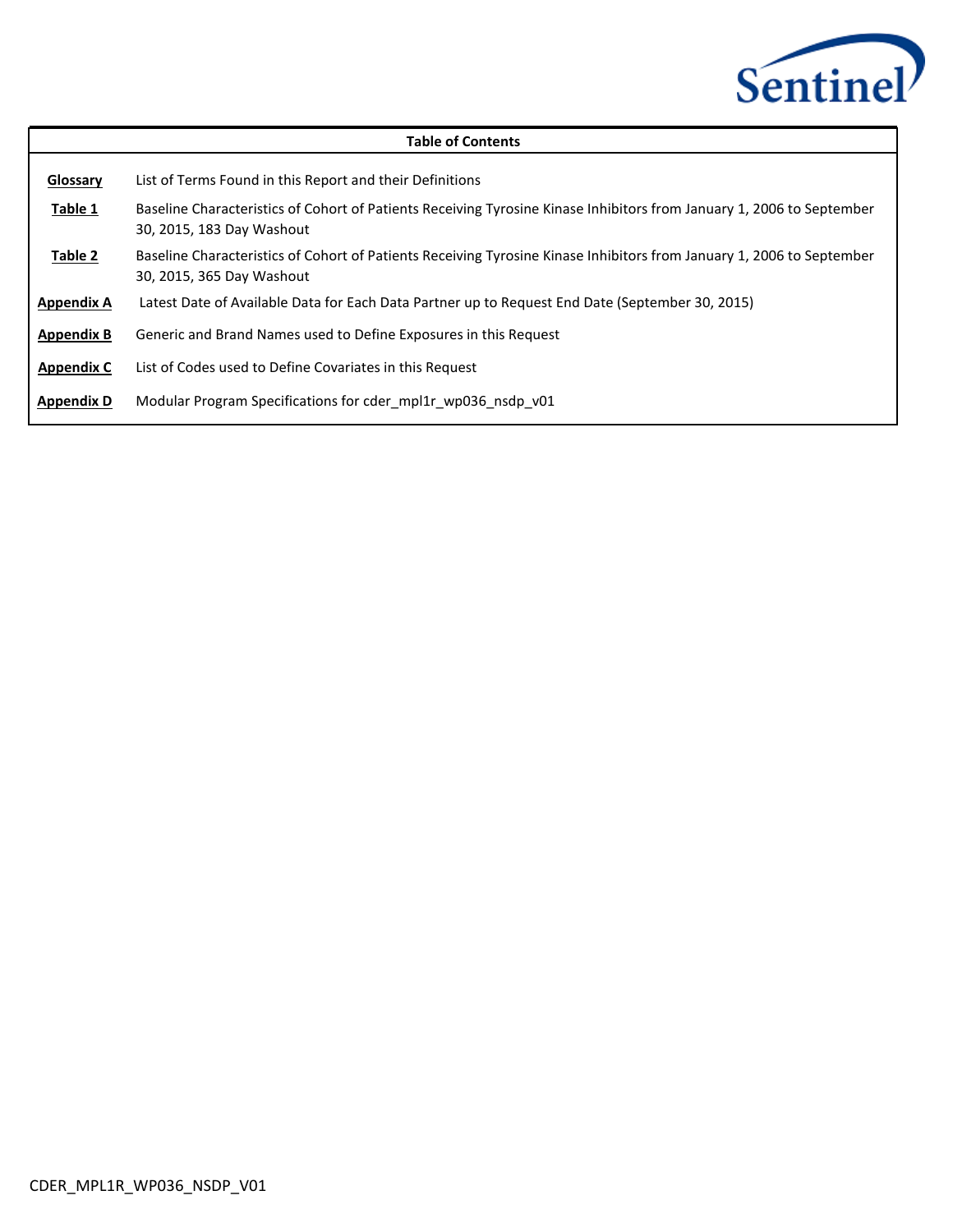

## **Glossary of Terms for Analyses Using Cohort Identification and Descriptive Analysis (CIDA) Tool\***

**Amount Supplied** - number of units (pills, tablets, vials) dispensed. Net amount per NDC per dispensing. This is equivalent to the "RxAmt" value in the MSCDM.

**Blackout Period** - number of days at the beginning of a treatment episode that events are to be ignored. If an event occurs during the blackout period, the episode is excluded.

**Care Setting** - type of medical encounter or facility where the exposure, event, or condition code was recorded. Possible care settings include: Inpatient Hospital Stay (IP), Non-Acute Institutional Stay (IS), Emergency Department (ED), Ambulatory Visit (AV), and Other Ambulatory Visit (OA). For laboratory results, possible care settings include: Emergency department (E), Home (H), Inpatient (I), Outpatient (O), or Unknown or Missing (U). Along with the Principal Diagnosis Indicator, forms the Care Setting/PDX parameter.

**Cohort Definition (drug/exposure) -** indicates how the cohort will be defined: 1: Cohort includes only the first valid incident treatment episode during the query period; 2: Cohort includes all valid incident treatment episodes during the query period; 3: Cohort includes all valid incident treatment episodes during the query period until an event occurs.

**Days Supplied -** number of days supplied for all dispensings in qualifying treatment episodes.

**Episodes -** treatment episodes; length of episode is determined by days supplied in one dispensing or consecutive dispensings bridged by the

**Eligible Members** - number of members eligible for an incident treatment episode (defined by the drug/exposure and event washout periods) with drug and medical coverage during the query period.

Years at Risk - number of days supplied plus any episode gaps and exposure extension periods all divided by 365.25.

**Enrollment Gap -** number of days allowed between two consecutive enrollment periods without breaking a "continuously enrolled" Episode Gap - number of days allowed between two (or more) consecutive exposures (dispensings/procedures) to be considered the same treatment episode.

**Event Deduplication -** specifies how events are counted by the MP algorithm: 0: Counts all occurrences of an HOI during an exposure episode; 1: de-duplicates occurrences of the same HOI code and code type on the same day; 2: de-duplicates occurrences of the same HOI group on the same day (e.g., de-duplicates at the group level).

**Exposure Extension Period -** number of days post treatment period in which the outcomes/events are counted for a treatment episode. **Exposure Episode Length -** number of days after exposure initiation that is considered "exposed time."

**Lookback Period (pre-existing condition) -** number of days wherein a member is required to have evidence of pre-existing condition (diagnosis/procedure/drug dispensing).

**Member-Years -** sum of all days of enrollment with medical and drug coverage\*\* in the query period preceded by an exposure washout **Minimum Days Supplied -** specifies a minimum number of days in length of the days supplied for the episode to be considered.

**Minimum Episode Duration -** specifies a minimum number of days in length of the episode for it to be considered.

**Principal Diagnosis (PDX) -** diagnosis or condition established to be chiefly responsible for admission of the patient to the hospital. 'P' = principal diagnosis, 'S' = secondary diagnosis, 'X' = unspecified diagnosis, '.' = blank. Along with the Care Setting values, forms the

Treatment Episode Truncation Indicator - indicates whether observation of the incident query code during follow-up requires truncation of valid treatment episodes. A value of Y indicates that the treatment episodes should be truncated at the first occurrence of an incident query code. A value of N indicates that the treatment episodes should not be truncated at the occurrence of the incident query code.

**Users -** number of members with exposure during the query period. Member must have no evidence of exposure(s) of interest (defined by incidence criteria) in the prior washout period. A user may only be counted once in a query period.

**Washout Period (drug/exposure)\*\* -** number of days a user is required to have no evidence of prior exposure (drug dispensing/procedure) and continuous drug and medical coverage prior to an incident treatment episode.

**Washout Period (event/outcome)\*\* -** number of days a user is required to have no evidence of a prior event (procedure/diagnosis) and continuous drug and medical coverage prior to an incident treatment episode.

\*all terms may not be used in this report

\*\*incident treatment episodes must be incident to both the exposure and the event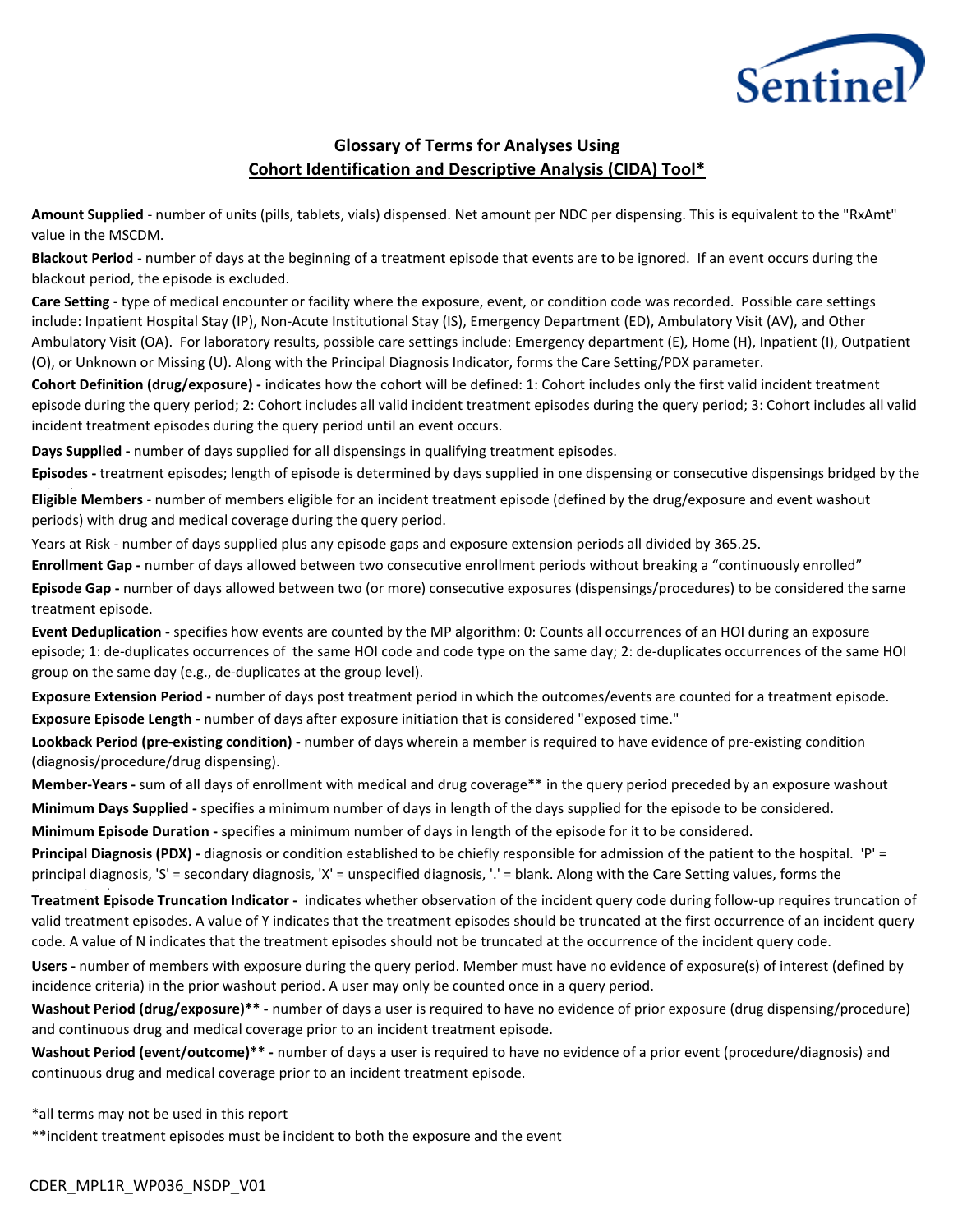

**Table 1. Baseline Characteristics of Cohort of Patients Receiving Tyrosine Kinase Inhibitors<sup>1</sup> from January 1, 2006 to September 30, 2015, 183 Day Washout**

| <b>Characteristic</b>                                     |                | <b>Axitinib</b>        |         | Pazopanib      |             | <b>Sunitinib</b>       | Sorafenib |                        |  |
|-----------------------------------------------------------|----------------|------------------------|---------|----------------|-------------|------------------------|-----------|------------------------|--|
|                                                           | N              | %/Std Dev <sup>2</sup> | N       | %/Std Dev $^2$ | $\mathsf N$ | %/Std Dev <sup>2</sup> | N         | %/Std Dev <sup>2</sup> |  |
| Patients                                                  | 354            | 100.0%                 | 2764    | 100.0%         | 6082        | 100.0%                 | 6709      | 100.0%                 |  |
| <b>Patient Characteristics</b>                            |                |                        |         |                |             |                        |           |                        |  |
| Mean age (std dev)                                        | 63.1           | 9.7                    | 60.5    | 12             | 61.6        | 11.1                   | 62.3      | 11.3                   |  |
| Age: 18-44 years                                          | 15             | 4.2%                   | 298     | 10.8%          | 437         | 7.2%                   | 450       | 6.7%                   |  |
| Age: 45-54 years                                          | 51             | 14.4%                  | 530     | 19.2%          | 1161        | 19.1%                  | 1087      | 16.2%                  |  |
| Age: 55-64 years                                          | 148            | 41.8%                  | 936     | 33.9%          | 2264        | 37.2%                  | 2549      | 38.0%                  |  |
| Age: 65-74 years                                          | 94             | 26.6%                  | 664     | 24.0%          | 1421        | 23.4%                  | 1604      | 23.9%                  |  |
| Age: 75+ years                                            | 46             | 13.0%                  | 336     | 12.2%          | 799         | 13.1%                  | 1019      | 15.2%                  |  |
| Gender (Female)                                           | 98             | 27.7%                  | 1120    | 40.5%          | 2071        | 34.1%                  | 1849      | 27.6%                  |  |
| Gender (Male)                                             | 256            | 72.3%                  | 1644    | 59.5%          | 4011        | 65.9%                  | 4860      | 72.4%                  |  |
| <b>Recorded History of:</b>                               |                |                        |         |                |             |                        |           |                        |  |
| <b>Combined Comorbidity Score</b>                         | 7.5            | 2.8                    | 7.2     | 2.6            | 6.7         | 2.8                    | 5.6       | 3.2                    |  |
| (1) Gastrointestinal Cancer                               | 10             | 2.8%                   | 197     | 7.1%           | 811         | 13.3%                  | 451       | 6.7%                   |  |
| (2) Pancreatic Cancer                                     | 7              | 2.0%                   | 48      | 1.7%           | 365         | 6.0%                   | 141       | 2.1%                   |  |
| (3) Hepatocellular Cancer                                 | 6              | 1.7%                   | 93      | 3.4%           | 292         | 4.8%                   | 4488      | 66.9%                  |  |
| (4) Thyroid Cancer                                        | 7              | 2.0%                   | 69      | 2.5%           | 119         | 2.0%                   | 333       | 5.0%                   |  |
| (5) Soft Tissue Cancer                                    | 5              | 1.4%                   | 841     | 30.4%          | 631         | 10.4%                  | 291       | 4.3%                   |  |
| (6) Any cancer (1-5)                                      | 31             | 8.8%                   | 1079    | 39.0%          | 1660        | 27.3%                  | 5235      | 78.0%                  |  |
| (7) Renal Cell Carcinoma (RCC)                            | 349            | 98.6%                  | 1723    | 62.3%          | 4351        | 71.5%                  | 1000      | 14.9%                  |  |
| (8) Any cancer (1-5) and no RCC                           | $\overline{2}$ | 0.6%                   | 868     | 31.4%          | 1191        | 19.6%                  | 5062      | 75.5%                  |  |
| (9) RCC and none of cancer (1-5)                          | 320            | 90.4%                  | 1512    | 54.7%          | 3882        | 63.8%                  | 827       | 12.3%                  |  |
| $(10)$ No RCC                                             | $\overline{2}$ | 0.6%                   | 868     | 31.4%          | 1191        | 19.6%                  | 5062      | 75.5%                  |  |
| (11) None of cancers (1-5)                                | 320            | 90.4%                  | 1512    | 54.7%          | 3882        | 63.8%                  | 827       | 12.3%                  |  |
| <b>Health Service Utilization Intensity:</b>              |                |                        |         |                |             |                        |           |                        |  |
| Mean number of generic drugs                              | 10.4           | 5.7                    | 9.4     | 5.6            | 8.8         | 5.5                    | 9.5       | 5.5                    |  |
| Mean number of unique drug classes                        | 9.8            | 5.1                    | 8.7     | 5.1            | 8.1         | 4.9                    | 8.9       | 5                      |  |
| Mean number of filled prescriptions                       | 26.2           | 17.3                   | 21.2    | 15.7           | 19.4        | 14.9                   | 20.9      | 14.9                   |  |
| Mean number of inpatient hospital<br>encounters (IP)      | 0.7            | 1.2                    | 0.9     | 1.3            | 0.8         | 1.1                    | 0.8       | 1.2                    |  |
| Mean number of non-acute<br>institutional encounters (IS) | 0.3            | $1.2\,$                | $0.2\,$ | 0.9            | $0.2\,$     | $0.7\,$                | $0.2\,$   | 0.7                    |  |
| Mean number of emergency room<br>encounters (ED)          | 0.6            | $\mathbf{1}$           | 0.7     | 1.5            | $0.6\,$     | $1.2\,$                | 0.7       | $1.1\,$                |  |
| Mean number of ambulatory<br>encounters (AV)              | 23.3           | 13.5                   | 23.4    | 14.3           | 18.8        | 12.4                   | 19        | 13.2                   |  |
| Mean number of other ambulatory<br>encounters (OA)        | 7.4            | 10.9                   | 6.9     | 9.6            | 6.6         | 8                      | 6.9       | 7.8                    |  |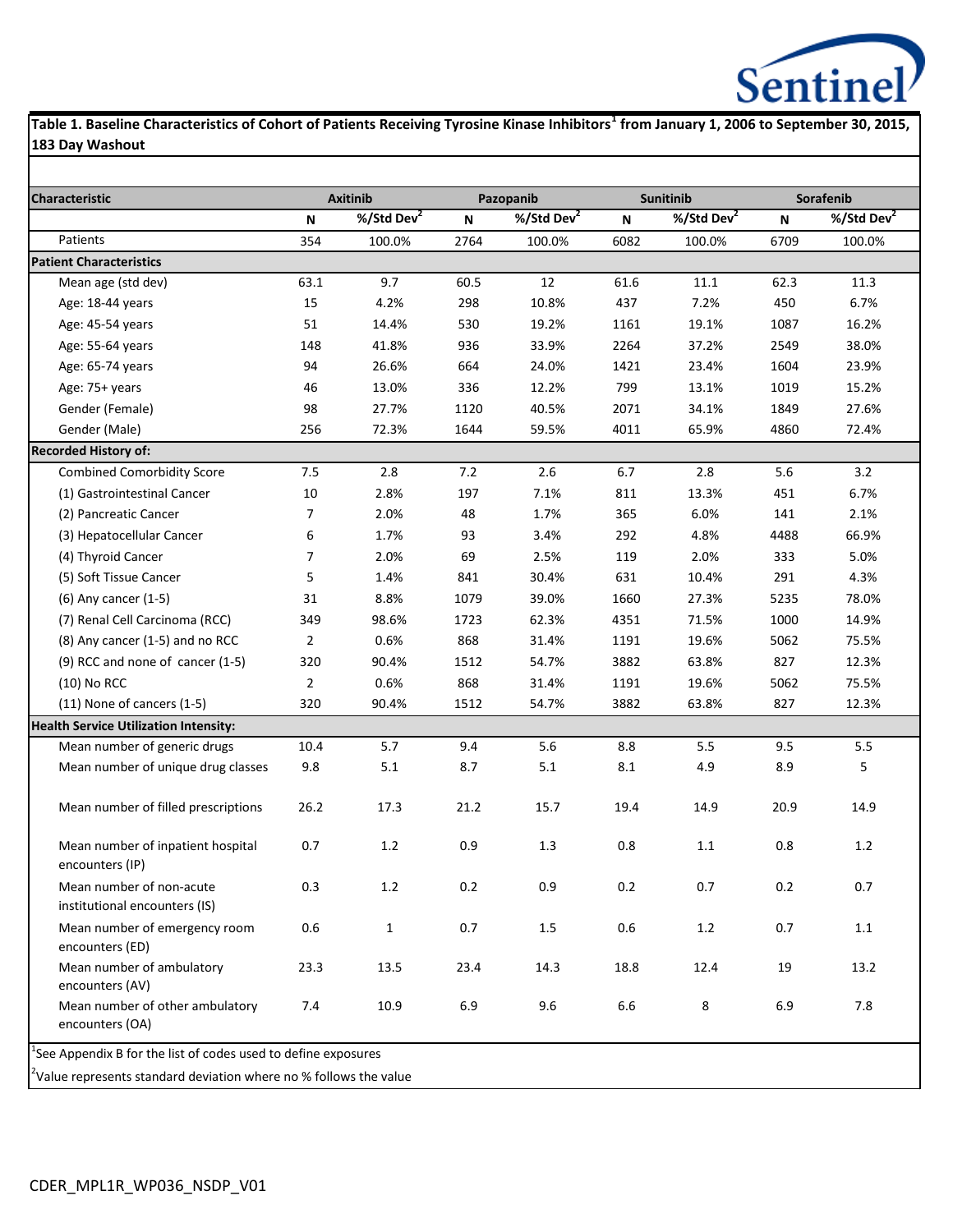

### **Table 2. Baseline Characteristics of Cohort of Patients Receiving Tyrosine Kinase Inhibitors<sup>1</sup> from January 1, 2006 to September 30, 2015, 365 Day Washout**

| <b>Characteristic</b>                                     |                | <b>Axitinib</b>        |      | Pazopanib              |         | <b>Sunitinib</b> | Sorafenib    |                        |  |
|-----------------------------------------------------------|----------------|------------------------|------|------------------------|---------|------------------|--------------|------------------------|--|
|                                                           | N              | %/Std Dev <sup>2</sup> | N    | %/Std Dev <sup>2</sup> | N       | %/Std Dev $^2$   | N            | %/Std Dev <sup>2</sup> |  |
| Patients                                                  | 217            | 100.0%                 | 2329 | 100.0%                 | 5081    | 100.0%           | 5613         | 100.0%                 |  |
| <b>Patient Characteristics</b>                            |                |                        |      |                        |         |                  |              |                        |  |
| Mean age (std dev)                                        | 63.3           | 9.7                    | 60.7 | 12.1                   | 62.1    | 11.1             | 62.7         | 11.4                   |  |
| Age: 18-44 years                                          | 10             | 4.6%                   | 251  | 10.8%                  | 344     | 6.8%             | 363          | 6.5%                   |  |
| Age: 45-54 years                                          | 27             | 12.4%                  | 444  | 19.1%                  | 914     | 18.0%            | 852          | 15.2%                  |  |
| Age: 55-64 years                                          | 93             | 42.9%                  | 766  | 32.9%                  | 1887    | 37.1%            | 2114         | 37.7%                  |  |
| Age: 65-74 years                                          | 57             | 26.3%                  | 576  | 24.7%                  | 1207    | 23.8%            | 1383         | 24.6%                  |  |
| Age: 75+ years                                            | 30             | 13.8%                  | 292  | 12.5%                  | 729     | 14.3%            | 901          | 16.1%                  |  |
| Gender (Female)                                           | 58             | 26.7%                  | 969  | 41.6%                  | 1738    | 34.2%            | 1534         | 27.3%                  |  |
| Gender (Male)                                             | 159            | 73.3%                  | 1360 | 58.4%                  | 3343    | 65.8%            | 4079         | 72.7%                  |  |
| <b>Recorded History of:</b>                               |                |                        |      |                        |         |                  |              |                        |  |
| <b>Combined Comorbidity Score</b>                         | 8.6            | 2.8                    | 7.8  | 2.7                    | 7.2     | 2.8              | 6.1          | 3.4                    |  |
| (1) Gastrointestinal Cancer                               | 8              | 3.7%                   | 217  | 9.3%                   | 769     | 15.1%            | 411          | 7.3%                   |  |
| (2) Pancreatic Cancer                                     | 5              | 2.3%                   | 61   | 2.6%                   | 352     | 6.9%             | 127          | 2.3%                   |  |
| (3) Hepatocellular Cancer                                 | 5              | 2.3%                   | 107  | 4.6%                   | 304     | 6.0%             | 3891         | 69.3%                  |  |
| (4) Thyroid Cancer                                        | 4              | 1.8%                   | 63   | 2.7%                   | 116     | 2.3%             | 296          | 5.3%                   |  |
| (5) Soft Tissue Cancer                                    | 4              | 1.8%                   | 767  | 32.9%                  | 577     | 11.4%            | 258          | 4.6%                   |  |
| (6) Any cancer (1-5)                                      | 22             | 10.1%                  | 1001 | 43.0%                  | 1520    | 29.9%            | 4530         | 80.7%                  |  |
| (7) Renal Cell Carcinoma (RCC)                            | 213            | 98.2%                  | 1423 | 61.1%                  | 3625    | 71.3%            | 760          | 13.5%                  |  |
| (8) Any cancer (1-5) and no RCC                           | $\overline{2}$ | 0.9%                   | 776  | 33.3%                  | 1078    | 21.2%            | 4366         | 77.8%                  |  |
| (9) RCC and none of cancer (1-5)                          | 193            | 88.9%                  | 1198 | 51.4%                  | 3183    | 62.6%            | 596          | 10.6%                  |  |
| $(10)$ No RCC                                             | $\overline{2}$ | 0.9%                   | 776  | 33.3%                  | 1078    | 21.2%            | 4366         | 77.8%                  |  |
| (11) None of cancers (1-5)                                | 193            | 88.9%                  | 1198 | 51.4%                  | 3183    | 62.6%            | 596          | 10.6%                  |  |
| <b>Health Service Utilization Intensity:</b>              |                |                        |      |                        |         |                  |              |                        |  |
| Mean number of generic drugs                              | 13.5           | 7.1                    | 12.5 | $\overline{7}$         | 11.3    | 6.7              | 12.2         | 6.8                    |  |
| Mean number of unique drug<br>classes                     | 12.3           | $6.2\,$                | 11.3 | 6.1                    | 10.2    | 5.8              | 11           | 5.9                    |  |
| Mean number of filled<br>prescriptions                    | 46.3           | 32.1                   | 37.6 | 27.7                   | 34.4    | 26.9             | 37           | 27.3                   |  |
| Mean number of inpatient hospital<br>encounters (IP)      | 1.2            | 1.5                    | 1.4  | 1.8                    | $1.1\,$ | 1.4              | 1.2          | 1.6                    |  |
| Mean number of non-acute<br>institutional encounters (IS) | 0.7            | 2.2                    | 0.3  | 1.3                    | 0.2     | $\mathbf{1}$     | 0.2          | $\mathbf{1}$           |  |
| Mean number of emergency room<br>encounters (ED)          | $\mathbf{1}$   | $1.4\,$                | 1.1  | $\overline{2}$         | 0.8     | 1.4              | $\mathbf{1}$ | 1.6                    |  |
| Mean number of ambulatory<br>encounters (AV)              | 41.8           | 24.5                   | 39.6 | 25                     | 29.2    | 20.5             | 30.2         | 22.1                   |  |
| Mean number of other ambulatory<br>encounters (OA)        | 12.5           | 17.2                   | 11.7 | 14.7                   | 10.5    | 12.4             | 11.5         | 13                     |  |

<sup>2</sup>Value represents standard deviation where no % follows the value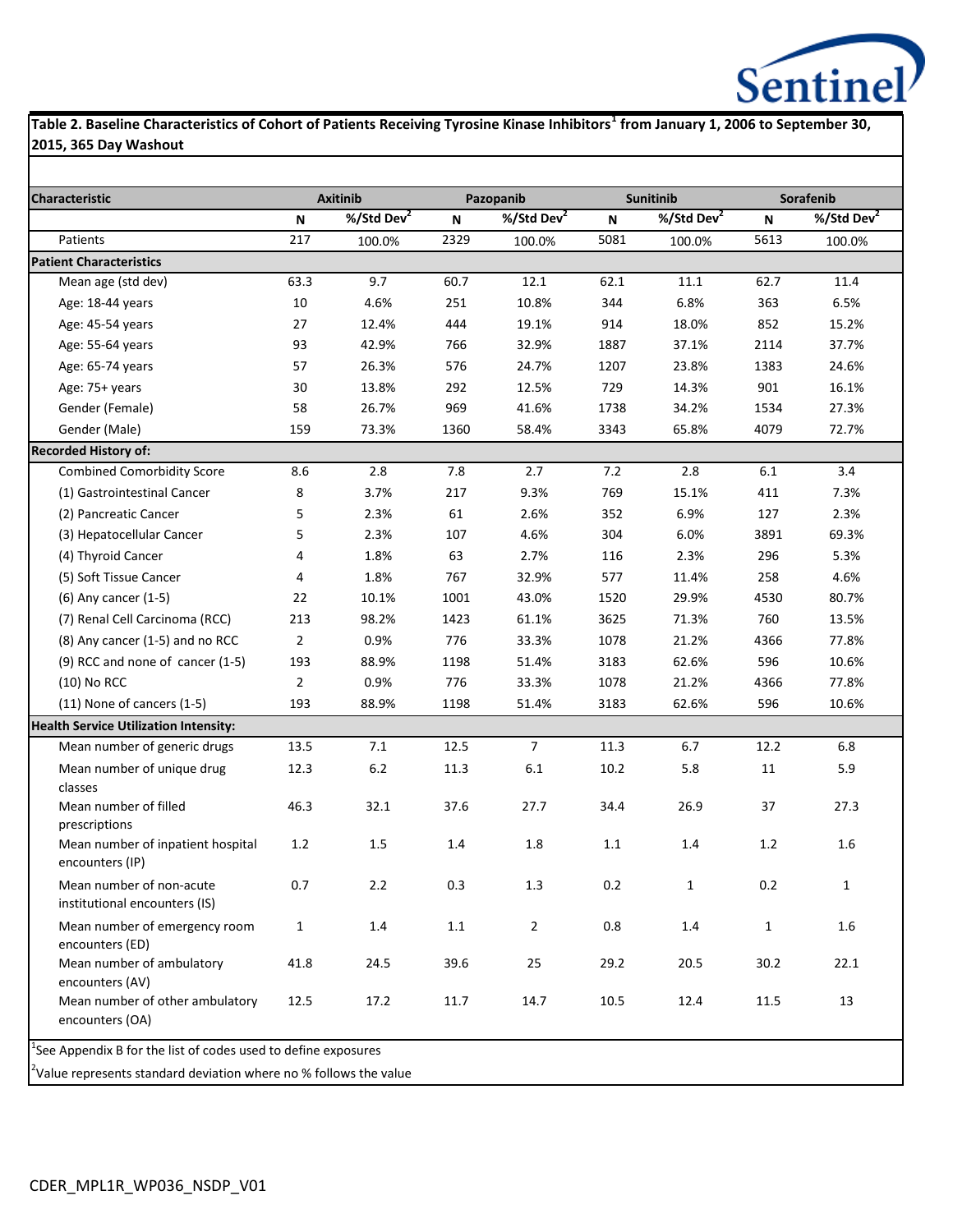

**Appendix A: Latest Date of Available Data for Each Data Partner up to Request End Date (September 30, 2015)**

| <b>DPID</b> | <b>End Date</b> |
|-------------|-----------------|
| DP0001      | 9/30/2015       |
| DP0002      | 9/30/2015       |
| DP0003      | 9/30/2015       |
| DP0004      | 6/30/2015       |
| DP0005      | 9/30/2015       |
| DP0006      | 5/31/2015       |
| DP0007      | 6/30/2012       |
| DP0008      | 9/30/2015       |
| DP0009      | 6/30/2015       |
| DP0010      | 6/30/2015       |
| DP0011      | 9/30/2015       |
| DP0012      | 9/30/2015       |
| DP0013      | 9/30/2015       |
| DP0014      | 9/30/2015       |
| DP0015      | 9/30/2015       |
| DP0016      | 9/30/2015       |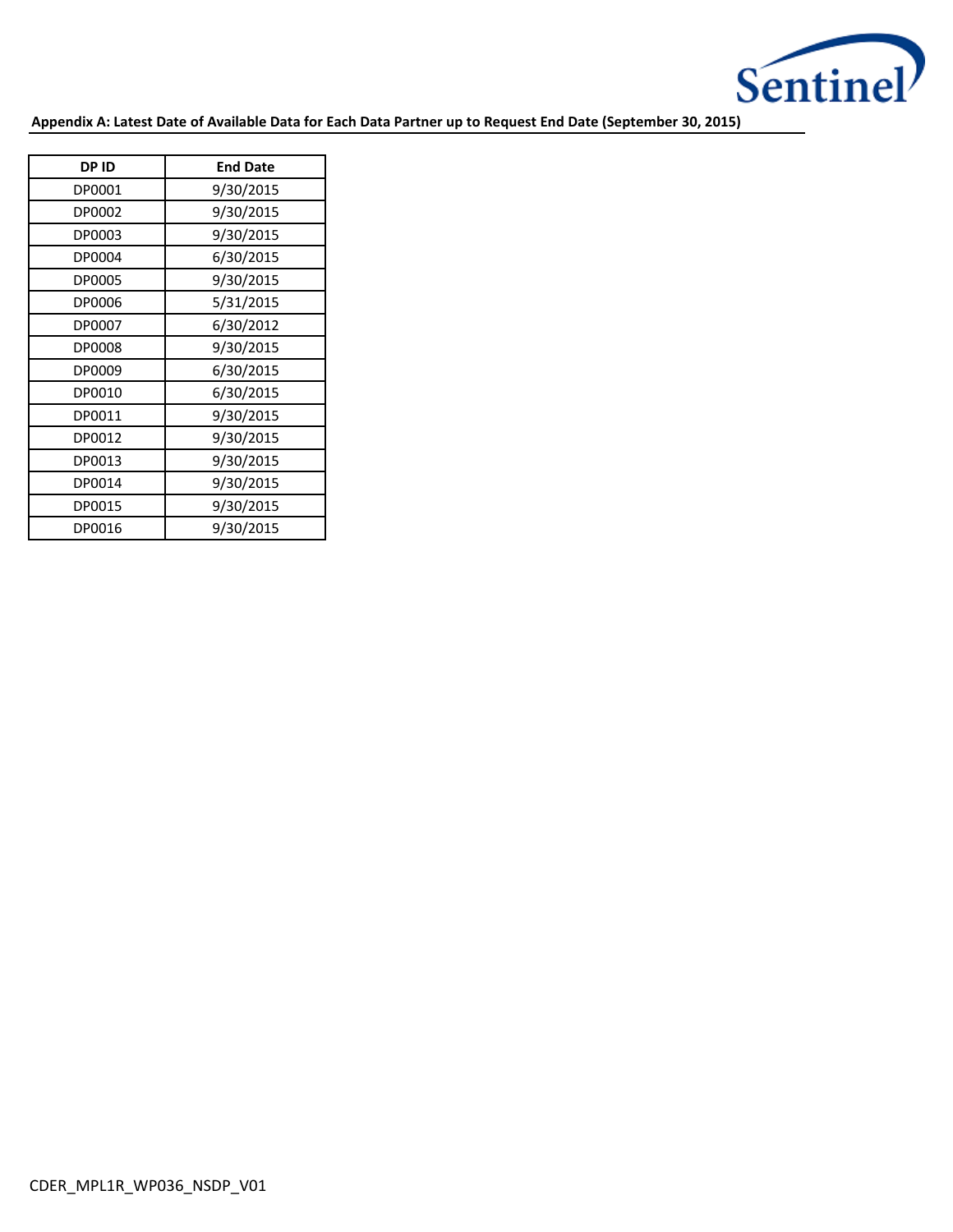

### **Appendix B: Generic and Brand Names used to Define Exposures in this Request**

| <b>Generic Name</b> | <b>Brand Name</b> |
|---------------------|-------------------|
| <b>AXITINIB</b>     | Inlyta            |
| PAZOPANIB HCL       | Votrient          |
| SUNITINIB MALATE    | Sutent            |
| SORAFENIB TOSYLATE  | Nexavar           |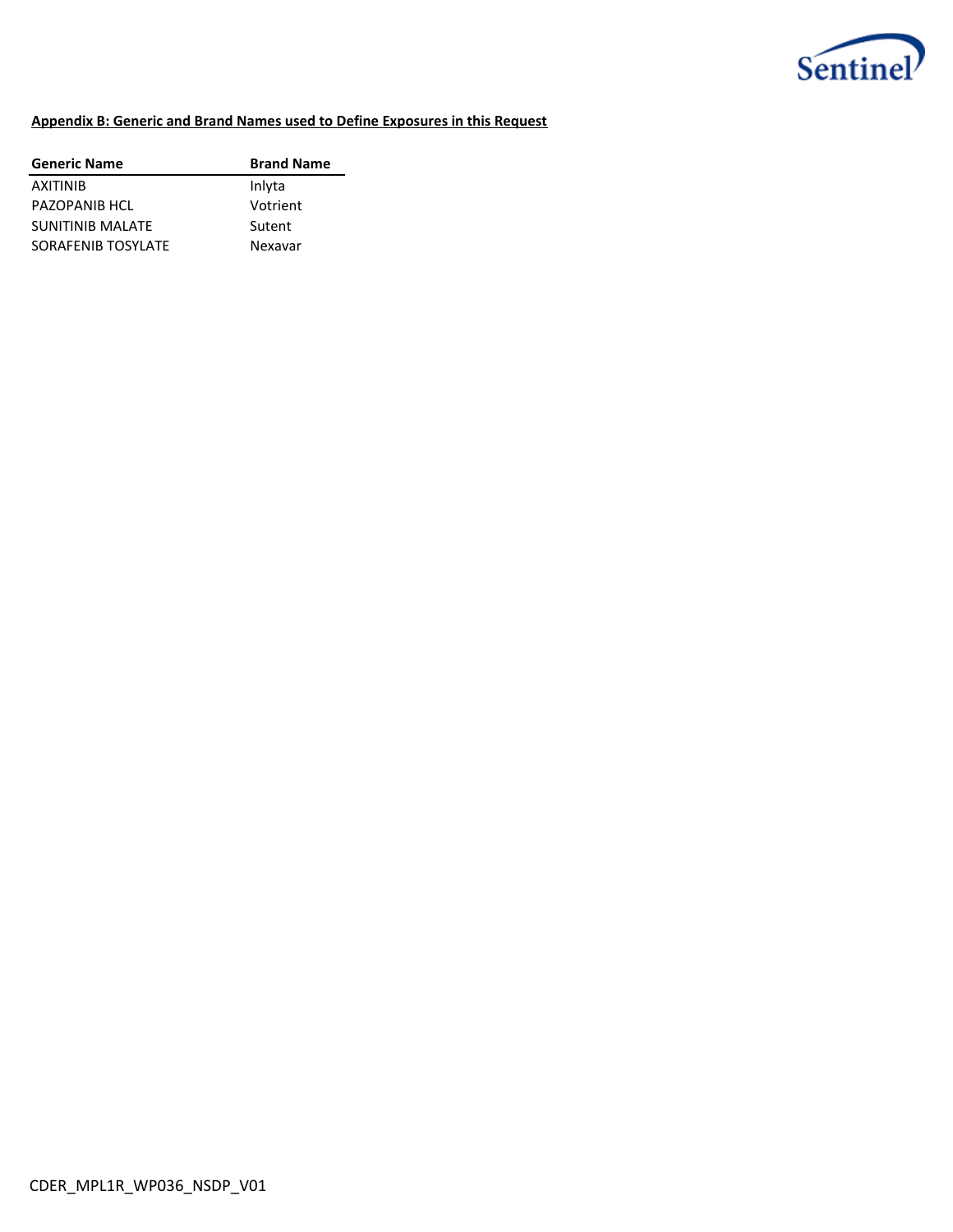

## **Appendix C: List of Diagnosis and Procedure Codes Used to Define Covariates in this Request**

| Code             | <b>Description</b>                                                                                                   | <b>Code Type</b>                         |
|------------------|----------------------------------------------------------------------------------------------------------------------|------------------------------------------|
|                  | <b>Renal Cell Carcinoma</b>                                                                                          |                                          |
| 189<br>1890      | Malignant neoplasm of kidney and other and unspecified urinary organs<br>Malignant neoplasm of kidney, except pelvis | ICD-9-CM Diagnosis<br>ICD-9-CM Diagnosis |
| 1891             | Malignant neoplasm of renal pelvis                                                                                   | ICD-9-CM Diagnosis                       |
|                  | <b>Gastrointestinal Cancer</b>                                                                                       |                                          |
| $\overline{150}$ | Malignant neoplasm of esophagus                                                                                      | ICD-9-CM Diagnosis                       |
| 150.0            | Malignant neoplasm of cervical esophagus                                                                             | ICD-9-CM Diagnosis                       |
| 150.1            | Malignant neoplasm of thoracic esophagus                                                                             | ICD-9-CM Diagnosis                       |
| 150.2            | Malignant neoplasm of abdominal esophagus                                                                            | ICD-9-CM Diagnosis                       |
| 150.3            | Malignant neoplasm of upper third of esophagus                                                                       | ICD-9-CM Diagnosis                       |
| 150.4            | Malignant neoplasm of middle third of esophagus                                                                      | ICD-9-CM Diagnosis                       |
| 150.5            | Malignant neoplasm of lower third of esophagus                                                                       | ICD-9-CM Diagnosis                       |
| 150.8            | Malignant neoplasm of other specified part of esophagus                                                              | ICD-9-CM Diagnosis                       |
| 150.9            | Malignant neoplasm of esophagus, unspecified site                                                                    | ICD-9-CM Diagnosis                       |
| 151              | Malignant neoplasm of stomach                                                                                        | ICD-9-CM Diagnosis                       |
| 151.0            | Malignant neoplasm of cardia                                                                                         | ICD-9-CM Diagnosis                       |
| 151.1            | Malignant neoplasm of pylorus                                                                                        | ICD-9-CM Diagnosis                       |
| 151.2            | Malignant neoplasm of pyloric antrum                                                                                 | ICD-9-CM Diagnosis                       |
| 151.3            | Malignant neoplasm of fundus of stomach                                                                              | ICD-9-CM Diagnosis                       |
| 151.4            | Malignant neoplasm of body of stomach                                                                                | ICD-9-CM Diagnosis                       |
| 151.5            | Malignant neoplasm of lesser curvature of stomach, unspecified                                                       | ICD-9-CM Diagnosis                       |
| 151.6            | Malignant neoplasm of greater curvature of stomach, unspecified                                                      | ICD-9-CM Diagnosis                       |
| 151.8            | Malignant neoplasm of other specified sites of stomach                                                               | ICD-9-CM Diagnosis                       |
| 151.9            | Malignant neoplasm of stomach, unspecified site                                                                      | ICD-9-CM Diagnosis                       |
| 152              | Malignant neoplasm of small intestine, including duodenum                                                            | ICD-9-CM Diagnosis                       |
| 152.0            | Malignant neoplasm of duodenum                                                                                       | ICD-9-CM Diagnosis                       |
| 152.1            | Malignant neoplasm of jejunum                                                                                        | ICD-9-CM Diagnosis                       |
| 152.2            | Malignant neoplasm of ileum                                                                                          | ICD-9-CM Diagnosis                       |
| 152.3            | Malignant neoplasm of Meckel's diverticulum                                                                          | ICD-9-CM Diagnosis                       |
| 152.8            | Malignant neoplasm of other specified sites of small intestine                                                       | ICD-9-CM Diagnosis                       |
| 152.9            | Malignant neoplasm of small intestine, unspecified site                                                              | ICD-9-CM Diagnosis                       |
| 153              | Malignant neoplasm of colon                                                                                          | ICD-9-CM Diagnosis                       |
| 153.0            | Malignant neoplasm of hepatic flexure                                                                                | ICD-9-CM Diagnosis                       |
| 153.1            | Malignant neoplasm of transverse colon                                                                               | ICD-9-CM Diagnosis                       |
| 153.2            | Malignant neoplasm of descending colon                                                                               | ICD-9-CM Diagnosis                       |
| 153.3            | Malignant neoplasm of sigmoid colon                                                                                  | ICD-9-CM Diagnosis                       |
| 153.4            | Malignant neoplasm of cecum                                                                                          | ICD-9-CM Diagnosis                       |
| 153.5            | Malignant neoplasm of appendix                                                                                       | ICD-9-CM Diagnosis                       |
| 153.6            | Malignant neoplasm of ascending colon                                                                                | ICD-9-CM Diagnosis                       |
| 153.7            | Malignant neoplasm of splenic flexure                                                                                | ICD-9-CM Diagnosis                       |
| 153.8            | Malignant neoplasm of other specified sites of large intestine                                                       | ICD-9-CM Diagnosis                       |
| 153.9            | Malignant neoplasm of colon, unspecified site                                                                        | ICD-9-CM Diagnosis                       |
| 154              | Malignant neoplasm of rectum, recto sigmoid junction, and anus                                                       | ICD-9-CM Diagnosis                       |
| 154.0            | Malignant neoplasm of recto sigmoid junction                                                                         | ICD-9-CM Diagnosis                       |
|                  |                                                                                                                      |                                          |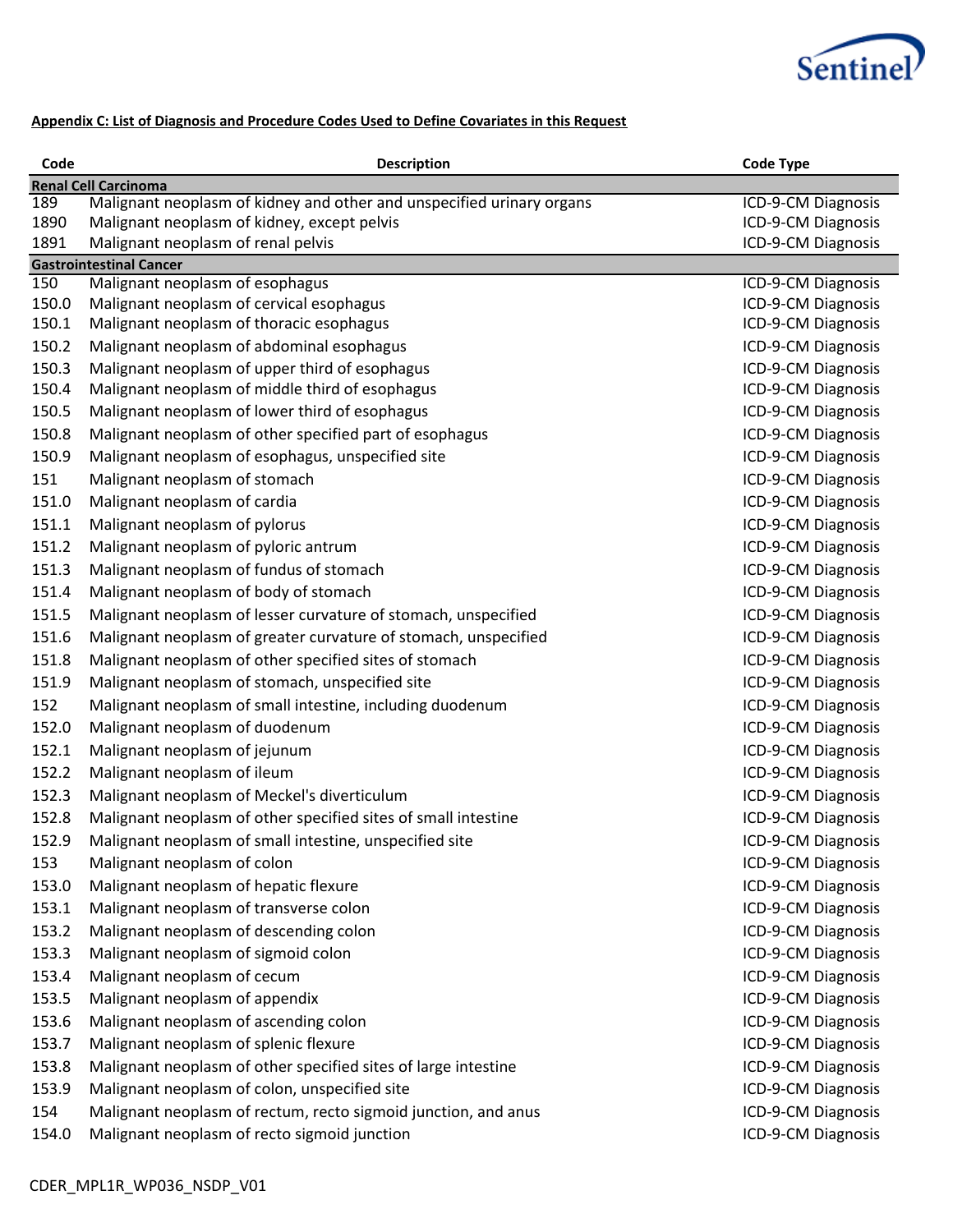

### **Appendix C: List of Diagnosis and Procedure Codes Used to Define Covariates in this Request**

| Code                  | <b>Description</b>                                                                       | <b>Code Type</b>   |
|-----------------------|------------------------------------------------------------------------------------------|--------------------|
| 154.1                 | Malignant neoplasm of rectum                                                             | ICD-9-CM Diagnosis |
| 154.2                 | Malignant neoplasm of anal canal                                                         | ICD-9-CM Diagnosis |
| 154.3                 | Malignant neoplasm of anus, unspecified site                                             | ICD-9-CM Diagnosis |
| 154.8                 | Malignant neoplasm of other sites of rectum, recto sigmoid junction, and anus            | ICD-9-CM Diagnosis |
| 209.10                | Malignant carcinoid tumor of the large intestine, unspecified portion                    | ICD-9-CM Diagnosis |
| 209.1                 | Malignant carcinoid tumor of the appendix                                                | ICD-9-CM Diagnosis |
| 209.1                 | Malignant carcinoid tumor of the cecum                                                   | ICD-9-CM Diagnosis |
| 209.1                 | Malignant carcinoid tumor of the ascending colon                                         | ICD-9-CM Diagnosis |
| 209.1                 | Malignant carcinoid tumor of the transverse colon                                        | ICD-9-CM Diagnosis |
| 209.2                 | Malignant carcinoid tumor of the descending colon                                        | ICD-9-CM Diagnosis |
| 209.2                 | Malignant carcinoid tumor of the sigmoid colon                                           | ICD-9-CM Diagnosis |
| 209.2                 | Malignant carcinoid tumor of the rectum                                                  | ICD-9-CM Diagnosis |
| 230.1                 | Carcinoma in situ of esophagus                                                           | ICD-9-CM Diagnosis |
| 238.1                 | Neoplasm of uncertain behavior of connective and other soft tissue                       | ICD-9-CM Diagnosis |
|                       | <b>Pancreatic Cancer</b>                                                                 |                    |
| 157                   | Malignant neoplasm of pancreas                                                           | ICD-9-CM Diagnosis |
| 157.0                 | Malignant neoplasm of head of pancreas                                                   | ICD-9-CM Diagnosis |
| 157.1                 | Malignant neoplasm of body of pancreas                                                   | ICD-9-CM Diagnosis |
| 157.2                 | Malignant neoplasm of tail of pancreas                                                   | ICD-9-CM Diagnosis |
| 157.3                 | Malignant neoplasm of pancreatic duct                                                    | ICD-9-CM Diagnosis |
| 157.4                 | Malignant neoplasm of islets of Langerhans                                               | ICD-9-CM Diagnosis |
| 157.8                 | Malignant neoplasm of other specified sites of pancreas                                  | ICD-9-CM Diagnosis |
| 157.9                 | Malignant neoplasm of pancreas, part unspecified                                         | ICD-9-CM Diagnosis |
|                       | <b>Hepatocellular Cancer</b>                                                             |                    |
| 155.0                 | Malignant neoplasm of liver, primary                                                     | ICD-9-CM Diagnosis |
| 155.1                 | Malignant neoplasm of intrahepatic bile ducts                                            | ICD-9-CM Diagnosis |
| 155.2                 | Malignant neoplasm of liver, not specified as primary or secondary                       | ICD-9-CM Diagnosis |
| <b>Thyroid Cancer</b> |                                                                                          |                    |
| 193                   | Malignant neoplasm of thyroid gland                                                      | ICD-9-CM Diagnosis |
|                       | <b>Soft Tissue Cancer</b>                                                                |                    |
| 171                   | Malignant neoplasm of connective and other soft tissue                                   | ICD-9-CM Diagnosis |
| 171.0                 | Malignant neoplasm of connective and other soft tissue of head, face, and neck           | ICD-9-CM Diagnosis |
| 171.2                 | Malignant neoplasm of connective and other soft tissue of upper limb, including shoulder | ICD-9-CM Diagnosis |
| 171.3                 | Malignant neoplasm of connective and other soft tissue of lower limb, including hip      | ICD-9-CM Diagnosis |
| 171.4                 | Malignant neoplasm of connective and other soft tissue of thorax                         | ICD-9-CM Diagnosis |
| 171.5                 | Malignant neoplasm of connective and other soft tissue of abdomen                        | ICD-9-CM Diagnosis |
| 171.6                 | Malignant neoplasm of connective and other soft tissue of pelvis                         | ICD-9-CM Diagnosis |
| 171.7                 | Malignant neoplasm of connective and other soft tissue of trunk, unspecified site        | ICD-9-CM Diagnosis |
| 171.8                 | Malignant neoplasm of other specified sites of connective and other soft tissue          | ICD-9-CM Diagnosis |
| 171.9                 | Malignant neoplasm of connective and other soft tissue, site unspecified                 | ICD-9-CM Diagnosis |